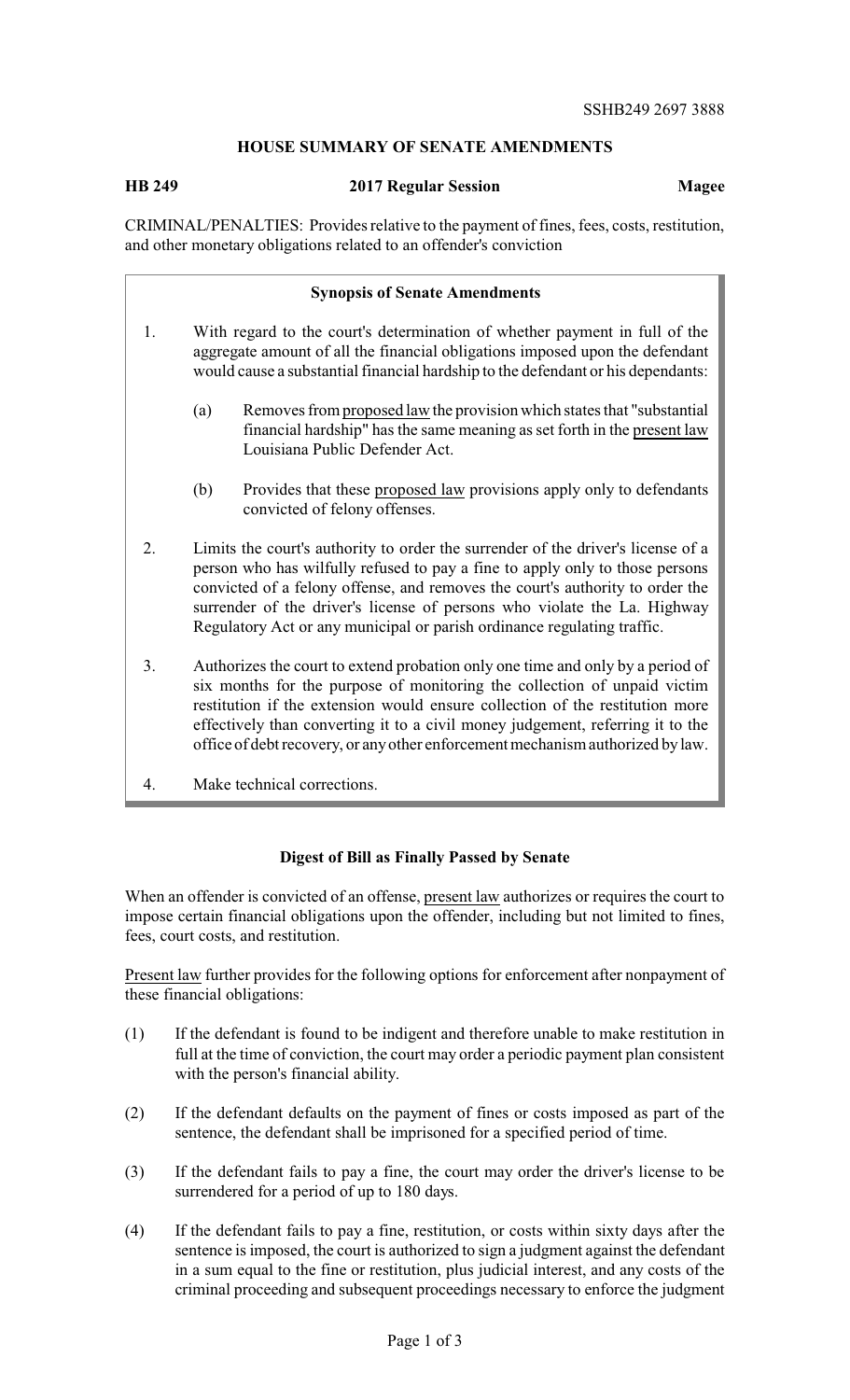in either civil or criminal court, or both.

- (5) Although present law requires all costs and fines to be paid immediately, in some cases that involve violations of traffic laws or ordinances, the court may grant the defendant five judicial days after rendition of judgment to pay any costs and any fine imposed.
- (6) If a defendant has been sentenced to probation and has a monetary obligation, the court may extend the period of probation until the monetary obligation is extinguished.
- (7) If the defendant is ordered to pay restitution as a condition of probation, the court may order that the restitution be paid in a lump sum or in monthly installments based on the earning capacity and assets of the defendant.
- (8) Prior to the enforcement of any restitution order, the defendant shall be notified of the right to have a judicial determination of the amount of restitution, cost, or fine.
- (9) The court may, in lieu of a monthly probation supervision fee, require the defendant to perform a specified amount of community service work each month if the court finds that the defendant is unable to pay the supervision fee.
- (10) Each district attorney's office is authorized to establish a special division in the office designated as the "restitution recovery division" for the administration, collection, and enforcement of victim restitution, victim compensation assessments, probation fees, and payments in civil or criminal proceedings ordered by the court, judgments entered which have not been otherwise vacated, or judicial relief given from the operation of the order or judgment. The district attorney is authorized to take all lawful action necessary to require compliance with court-ordered payments.

Proposed law makes the following changes to present law:

- (1) Provides that notwithstanding any provision of present law, prior to ordering the imposition of any financial obligation, the court shall determine whether payment in full of the aggregate amount of all the financial obligations imposed upon the defendant would cause substantial financial hardship to the defendant or his dependents. This determination shall apply only to those defendants convicted of a felony offense and cannot be waived by the defendant.
- (2) Defines "financial obligation" as any fine, fee, cost, restitution, or other monetary obligation authorized by present law and imposed upon the defendant as part of a criminal sentence, incarceration, or as a condition of the defendant's release on probation or parole.
- (3) If the court determines that payment in full of the aggregate amount of all financial obligations imposed upon the defendant would cause substantial financial hardship to the defendant or his dependents, requires the court to either waive all or any portion of the financial obligations or order a payment plan that requires the defendant to make a monthly payment to fulfill the financial obligations.
- (4) In cases where restitution has been ordered, provides that half of the defendant's monthly payment shall be distributed toward the defendant's restitution obligation.
- (5) Provides that during any periods of unemployment, homelessness, or other circumstances in which the defendant is unable to make the monthly payment, the court or the defendant's probation and parole officer is authorized to impose a payment alternative, including but not limited to any of the following: substance abuse treatment, education, job training, or community service.